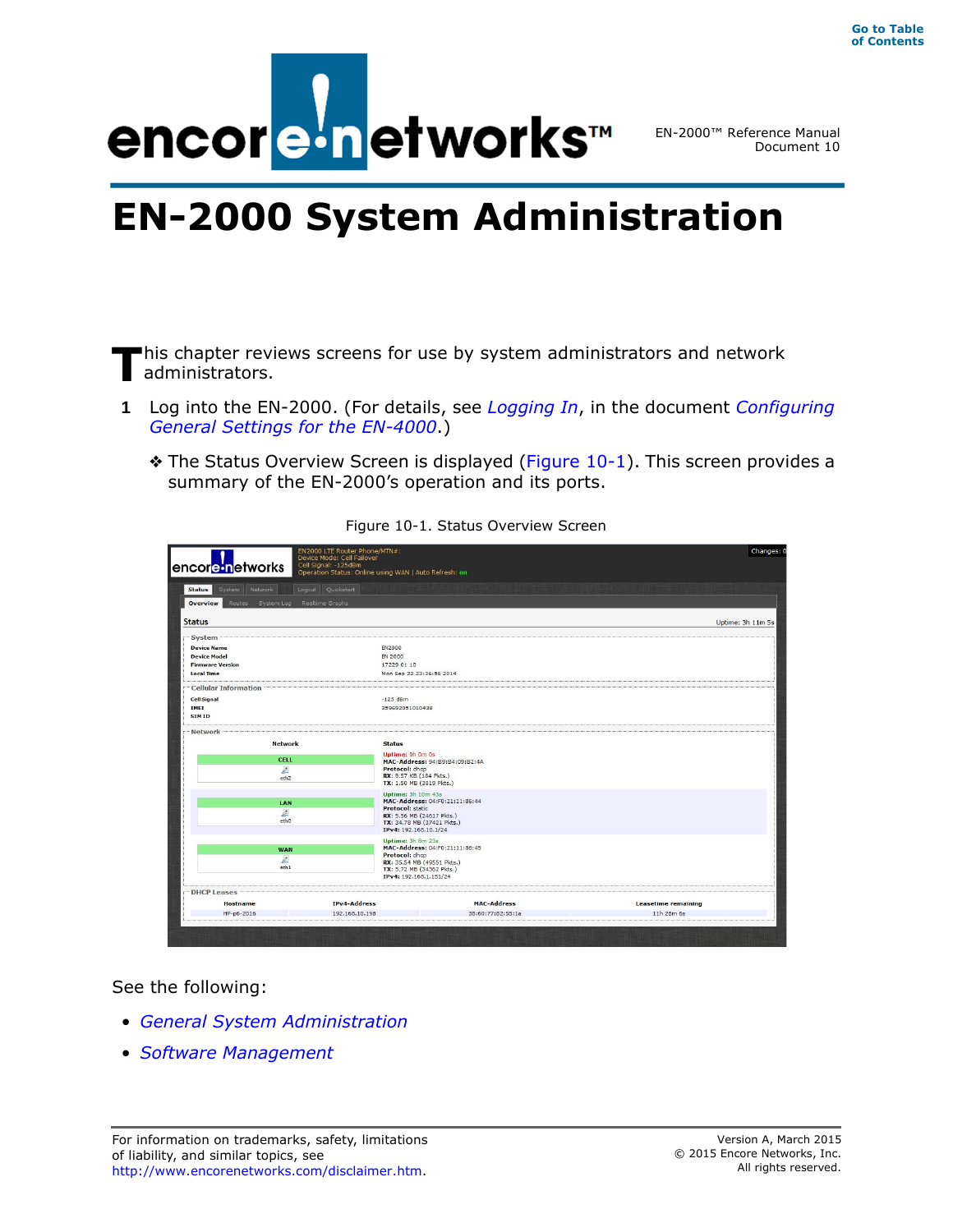# **10.1 General System Administration**

The following sections describe basic administrative configuration:

- *Changing the EN-2000's Password*
- *Configuring the EN-2000 for Recovery*

## **10.1.1 Changing the EN-2000's Password**

- **1** On the EN-2000 management screen, select the **System** tab; then select the **Administration** tab.
	- ❖ The Screen to Set a New Password is displayed (Figure 10-2).

Figure 10-2. Screen to Set a New Password

|                                                             | EN2000 LTE Router Phone/MTN#:<br>Device Mode: Cell Failover |   | Changes: 0              |
|-------------------------------------------------------------|-------------------------------------------------------------|---|-------------------------|
| encore networks                                             | Cell Signal: - 96dBm<br>Operation Status: Online using WAN  |   |                         |
| Network<br><b>Status</b><br>System                          | Quickstart<br>Logout                                        |   |                         |
| <b>Administration</b><br>Services<br>System                 | Backup / Restore Reboot                                     |   |                         |
| <b>Router Password</b>                                      |                                                             |   |                         |
| Changes the administrator password for accessing the device |                                                             |   |                         |
| Password                                                    |                                                             | â |                         |
| Confirmation                                                |                                                             | 운 |                         |
|                                                             |                                                             |   |                         |
|                                                             |                                                             |   | Reset Save Save & Apply |
|                                                             |                                                             |   |                         |

**2** On that screen, type the EN-2000's new password in the **Password** field; then type the same password in the **Confirmation** field.

**Note:** The passwords typed must match exactly, including use of uppercase letters or lowercase letters or both.

We recommend use of strong passwords. Get all passwords from your network administrator.

- **3** Select the **Save & Apply** button.
	- ❖ The EN-2000 uses the new password.

### **10.1.2 Configuring the EN-2000 for Recovery**

This section describes steps to allow the EN-2000 to restart when certain criteria are met.

- **1** On the EN-2000 management screen, select the **System** tab; then select the **Services** tab.
	- ❖ The Screen to Configure System Services is displayed (Figure 10-3).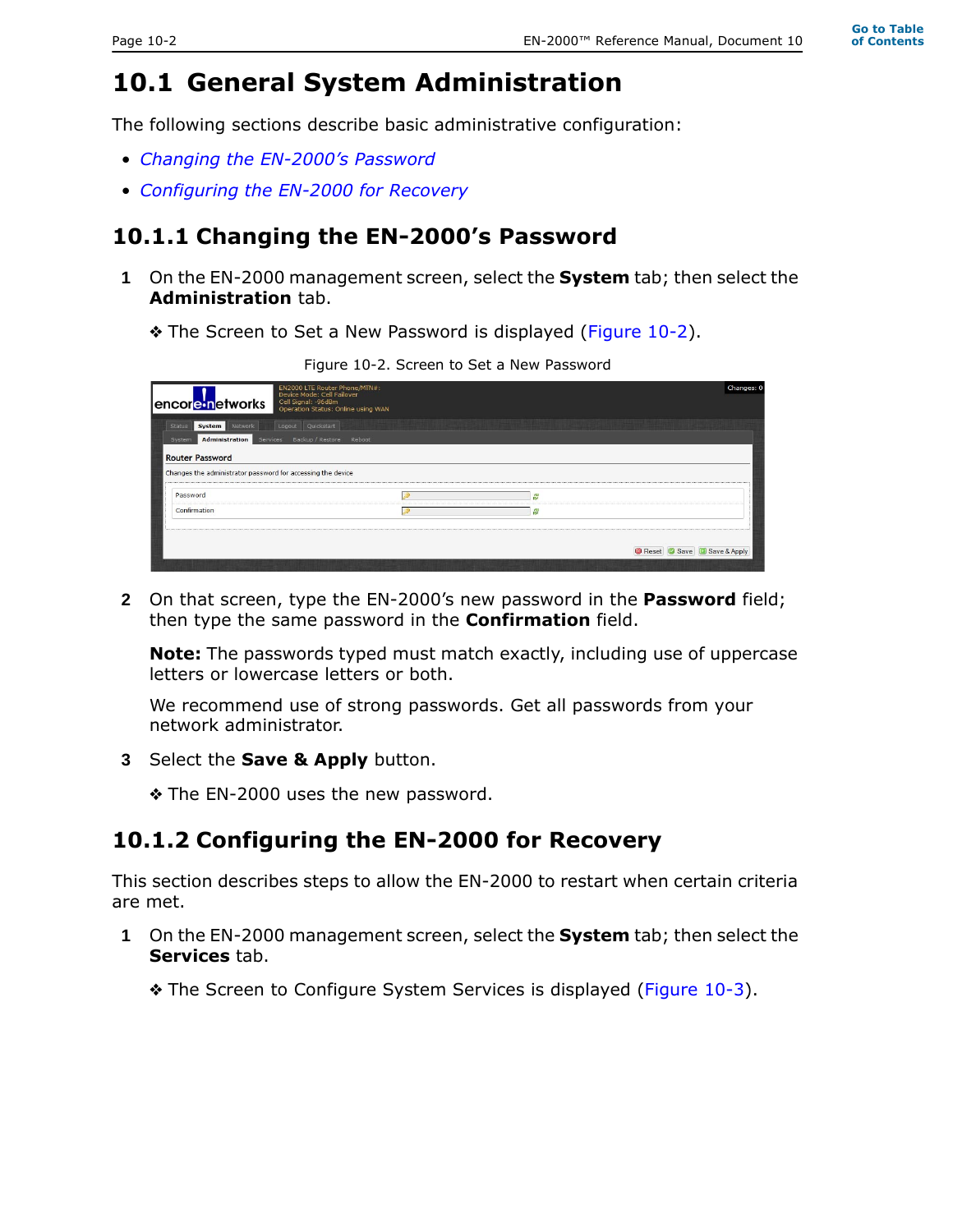Figure 10-3. Screen to Configure System Services

| EN2000 LTE Router Phone/MTN#:<br>Device Mode: Cell Failover<br>Cell Signal: - 125dBm<br>encore inetworks<br>Operation Status: Online using WAN |                                                                                                                                                                                  | Changes: 0   |
|------------------------------------------------------------------------------------------------------------------------------------------------|----------------------------------------------------------------------------------------------------------------------------------------------------------------------------------|--------------|
| Logout Quickstart<br>Network<br>System<br><b>Status</b>                                                                                        |                                                                                                                                                                                  |              |
| Backup / Restore Reboot<br>Administration<br>Services  <br>System                                                                              |                                                                                                                                                                                  |              |
| <b>Services</b>                                                                                                                                |                                                                                                                                                                                  |              |
| Configure services Ping-Watchdog and Auto-Reboot                                                                                               |                                                                                                                                                                                  |              |
| Ping Watchdog                                                                                                                                  |                                                                                                                                                                                  |              |
| Enable Ping Watchdog                                                                                                                           | Enabling this reboots the device when the following ping failure criteria is met.                                                                                                |              |
| IP Address to Ping                                                                                                                             | 8.8.8.8                                                                                                                                                                          |              |
| Ping Interval (secs)                                                                                                                           | 30<br>Pings sent at this interval after Startup delay                                                                                                                            |              |
| Startup Delay (secs)                                                                                                                           | 600<br>Time to start watchdog pings after the reboot cycle is finished                                                                                                           |              |
| Failure Count to Reboot                                                                                                                        | 10<br>Device is rebooted after this many contiguous ping failures                                                                                                                |              |
| <b>Auto Reboot</b>                                                                                                                             |                                                                                                                                                                                  |              |
| Enable Auto Reboot                                                                                                                             | Enabling this reboots the device when the following criteria is met.                                                                                                             |              |
| Mode                                                                                                                                           | <b>By Time</b><br>$\overline{\phantom{a}}$<br>By Time' is based on a 24 hour clock.<br>'By Number of Hours' is based on the number of hours to elapse after the previous reboot. |              |
| Time (HH:MM 24 Hours)                                                                                                                          | 12:41                                                                                                                                                                            |              |
|                                                                                                                                                | <b>B</b> Reset <b>C</b> Save                                                                                                                                                     | Save & Apply |

- **2** On that screen, configure the following fields to set up the **Ping Watchdog**:
	- **Enable Ping Watchdog:** Select **Enable** only if you want the EN-2000 to restart when its connection to the network has been interrupted for a specified length of time.
	- **IP Address to Ping:** Enter the IP address of the device to ping. (This is usually the gateway's IP address, but we recommend use of any reliable, persistent IP address.)
	- **Ping Interval:** Number of seconds between pings.
	- **Startup Delay:** Number of seconds to wait after restarting before resuming pings.
	- **Failure Count to Reboot:** Number of successive pings that receive no response. When this number of failed pings is reached, the EN-2000 restarts.
- **3** Then configure the following fields to set up **Auto Reboot**:
	- **Enable Auto Reboot:** Select **Enable** only if you want the EN-2000 to restart on a regular basis.
	- **Mode:** Select a time of day to restart, or select the number of hours to wait after the previous restart.
	- **Time:**
		- ◆ If you selected **By Time** for the **Mode**, indicate the clock time (using a 24-hour clock).
		- ◆ If you selected **By Number of Hours** for the **Mode**, indicate the number of hours between restarts.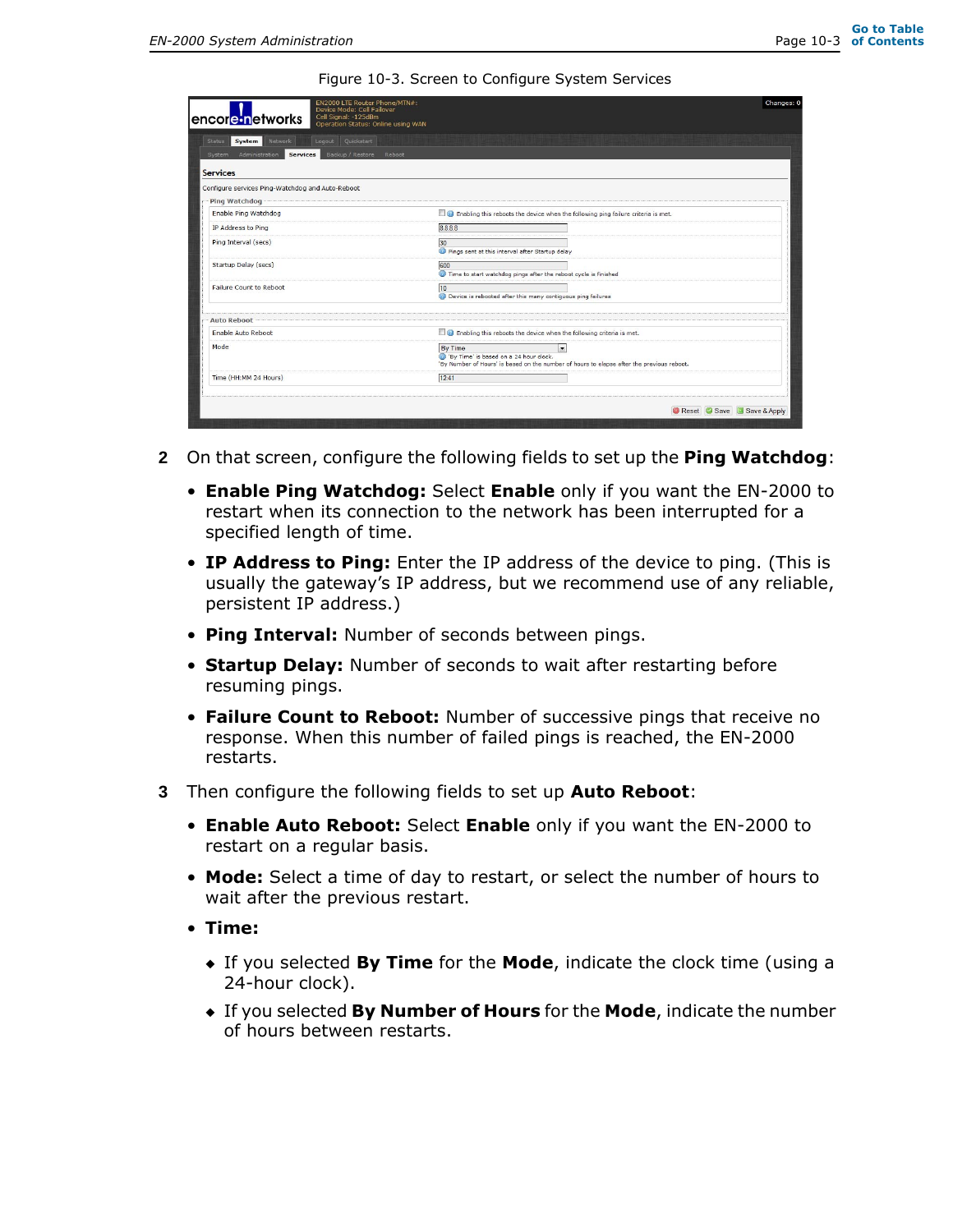# **10.2 Configuring the EN-2000's Background Elements**

The EN-2000 learns most of its information from its environment, and sets other parameters to support the function you select for the EN-2000. It is unlikely that the EN-2000 will need more than a quick configuration. (To use quick configuration, see the *EN-2000™ Quick Configuration Guide*.)

Background configuration includes assigning the EN-2000 its device name, and similar items. Confer with your network administrator for values to use in the configuration. See the following:

- *Configuring the Device Name and Time of Day*
- *Configuring System Logging*

#### **10.2.1 Configuring the Device Name and Time of Day**

- **1** To configure the EN-2000's identity within the network, and to configure time zone and time-of-day synchronization source for the EN-2000, do the following:
	- **a** Select the **System** management area tab.
- **b** Then select the **System** configuration area tab.
- **c** If necessary, select the **General Settings** detail tab.
	- ❖ The System Screen for General Settings is displayed (Figure 10-4).

On the System Screen for General Settings, you can set a unique name for this EN-2000. You can also set its local time, and you can set a hierarchy of network time protocol (NTP) servers for synchronizing the EN-2000's time of day.

| EN2000 LTE Router Phone/MTN#:<br>Device Mode: Cell Failover                                      |                                                                                  |                                                        | Changes: 0                |
|--------------------------------------------------------------------------------------------------|----------------------------------------------------------------------------------|--------------------------------------------------------|---------------------------|
| Cell Signal: -125dBm<br>encore networks<br>Operation Status: Online using WAN   Auto Refresh: on |                                                                                  |                                                        |                           |
| Logout Quickstart<br>Network<br>System<br><b>Status</b>                                          |                                                                                  |                                                        |                           |
| Administration<br>Backup / Restore<br>Reboot<br>System<br>Services                               |                                                                                  |                                                        |                           |
| System                                                                                           |                                                                                  |                                                        |                           |
| Here you can configure the basic aspects of your device.                                         |                                                                                  |                                                        |                           |
| <b>System Properties</b>                                                                         |                                                                                  |                                                        |                           |
| General Settings   Logging                                                                       |                                                                                  |                                                        |                           |
| <b>Local Time</b>                                                                                | Tue Sep 30 17:07:56 2014 3 Sync with browser                                     |                                                        |                           |
| Hostname                                                                                         | <b>EN2000</b>                                                                    |                                                        |                           |
| Timezone                                                                                         | America/New York                                                                 | $\blacktriangledown$                                   |                           |
| Time Synchronization                                                                             |                                                                                  |                                                        |                           |
| <b>Enable NTP client</b>                                                                         | V                                                                                |                                                        |                           |
| Provide NTP server                                                                               |                                                                                  |                                                        |                           |
| NTP server candidates                                                                            | 0.time-a.nist.gov<br>1.time-b.nist.gov<br>2.time-c.nist.gov<br>3.time-d.nist.gov | $\mathbf{x}$<br>$\pmb{\times}$<br>$\vert x \vert$<br>桁 |                           |
|                                                                                                  |                                                                                  |                                                        | Reset Save B Save & Apply |

Figure 10-4. System Screen for General Settings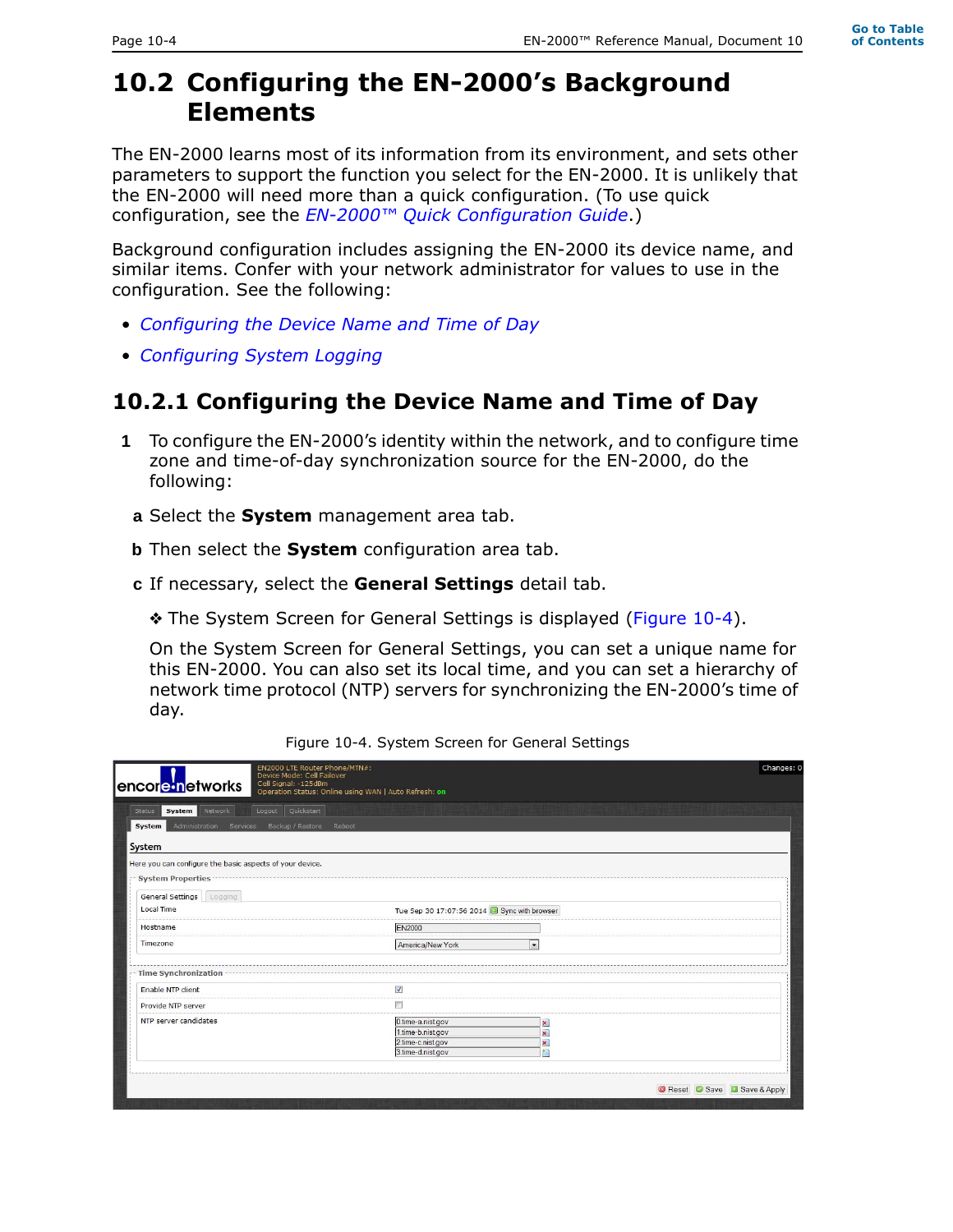**2** In the **Hostname** field, type a name for the EN-2000, to identify it in the network. Then click the **Save & Apply** button (in the lower right corner of the screen).

**Note:** Get all names and IP addresses from your network administrator.

❖ The EN-2000 saves its new name and uses the new name immediately.

**Caution:** If you type a non-permitted character, the entire name displays in red. If you try to save a name with non-permitted characters, a message similar to the message in Figure 10-5 is displayed. !<br>!

Figure 10-5. Message about Invalid Entry

| Some fields are invalid, cannot save values! |    |
|----------------------------------------------|----|
|                                              | ок |

In that case, click the **OK** button to close the message. Examine the name and remove special characters until the name display returns to black. Then save the name again.

Some quick guidelines for device names follow:

- Spaces are not permitted in a device name.
- The name cannot end with a hyphen  $(-)$ , a period  $(.)$ , or an underscore  $(.)$ .
- Most other special characters are not permitted anywhere in the name.
- **3** To use the browser's date and time settings, click the button to **Sync with browser**.
	- ❖ The EN-2000 management system adopts the browser's time-of-day settings.
- **4** Select the arrow on the right of the **Timezone** field to pull down a list of major cities in each time zone. In the pulldown menu, select the time zone the EN-2000 will use (usually the closest city in your time zone). Then select the **Save & Apply** button.

❖ The EN-2000's management system displays the selected city's time.

#### **10.2.2 Configuring System Logging**

- **1** To set logging of system activities for the EN-2000, do the following:
- **a** Select the **System** management area tab.
- **b** Select the **System** configuration area tab.
- **c** Then select the **Logging** detail tab.
	- ❖ The Screen to Set System Logging is displayed (Figure 10-6).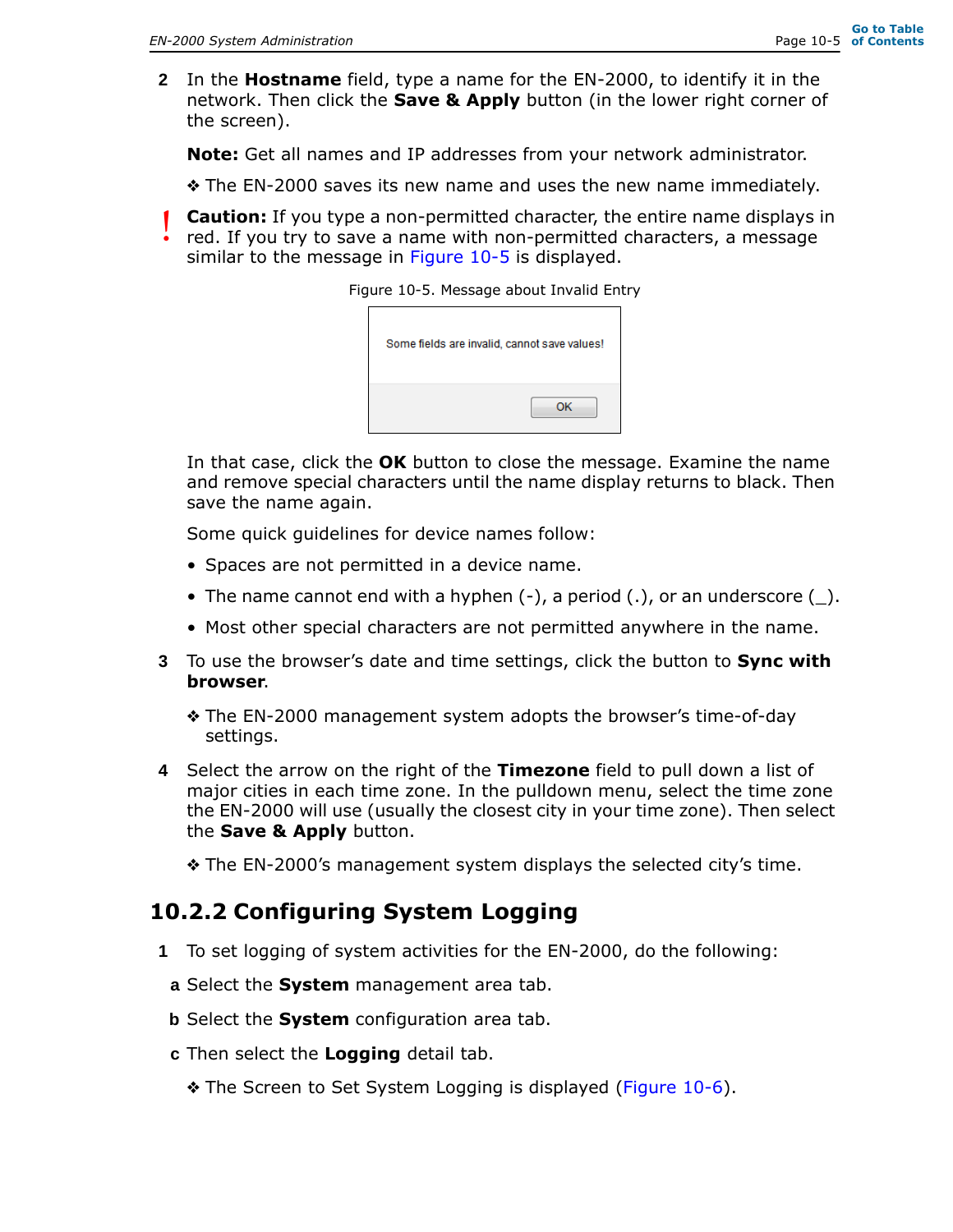#### Figure 10-6. Screen to Set System Logging

| Logout Quickstart<br>Network<br>Status<br><b>System</b>  |                                                                                  |                          |  |
|----------------------------------------------------------|----------------------------------------------------------------------------------|--------------------------|--|
| Administration<br>Backup / Restore<br>System<br>Services | Reboot                                                                           |                          |  |
| System                                                   |                                                                                  |                          |  |
| Here you can configure the basic aspects of your device. |                                                                                  |                          |  |
| <b>System Properties</b>                                 |                                                                                  |                          |  |
| General Settings   Logging                               |                                                                                  |                          |  |
| System log buffer size                                   | 16<br><b>D</b> kiB                                                               |                          |  |
| External system log server                               | 0.0.0.0                                                                          |                          |  |
| External system log server port                          | 514                                                                              |                          |  |
| Log output level                                         | Debug                                                                            | $\cdot$                  |  |
| Cron Log Level                                           | Normal                                                                           | $\overline{\phantom{a}}$ |  |
| Time Synchronization                                     |                                                                                  |                          |  |
| Enable NTP client                                        | $\overline{\mathcal{L}}$                                                         |                          |  |
| Provide NTP server                                       | 門                                                                                |                          |  |
| NTP server candidates                                    | 0.time-a.nist.gov<br>1.time-b.nist.gov<br>2.time-c.nist.gov<br>3.time-d.nist.gov | ×<br>×<br>×<br>詞         |  |

**2** On the Screen to Set System Logging, enter information into the following fields:

**Note:** Consult your network administrator to set values for these parameters.

- **System Log Buffer Size** (kilobytes)
- **External System Log Server** (IP address)
- **External System Log Server Port** (port number)
- **Log Output Level** (select from pulldown menu):
	- ◆ **Debug**
	- ◆ **Info**
	- ◆ **Notice**
	- ◆ **Warning**
	- ◆ **Error**
	- ◆ **Critical**
	- ◆ **Alert**
	- ◆ **Emergency**
- **Cron Log Level** (select from pulldown menu):
	- ◆ **Debug**
	- ◆ **Normal**
	- ◆ **Warning**

**Note:** To set the time of day, see *Setting the Time of Day*.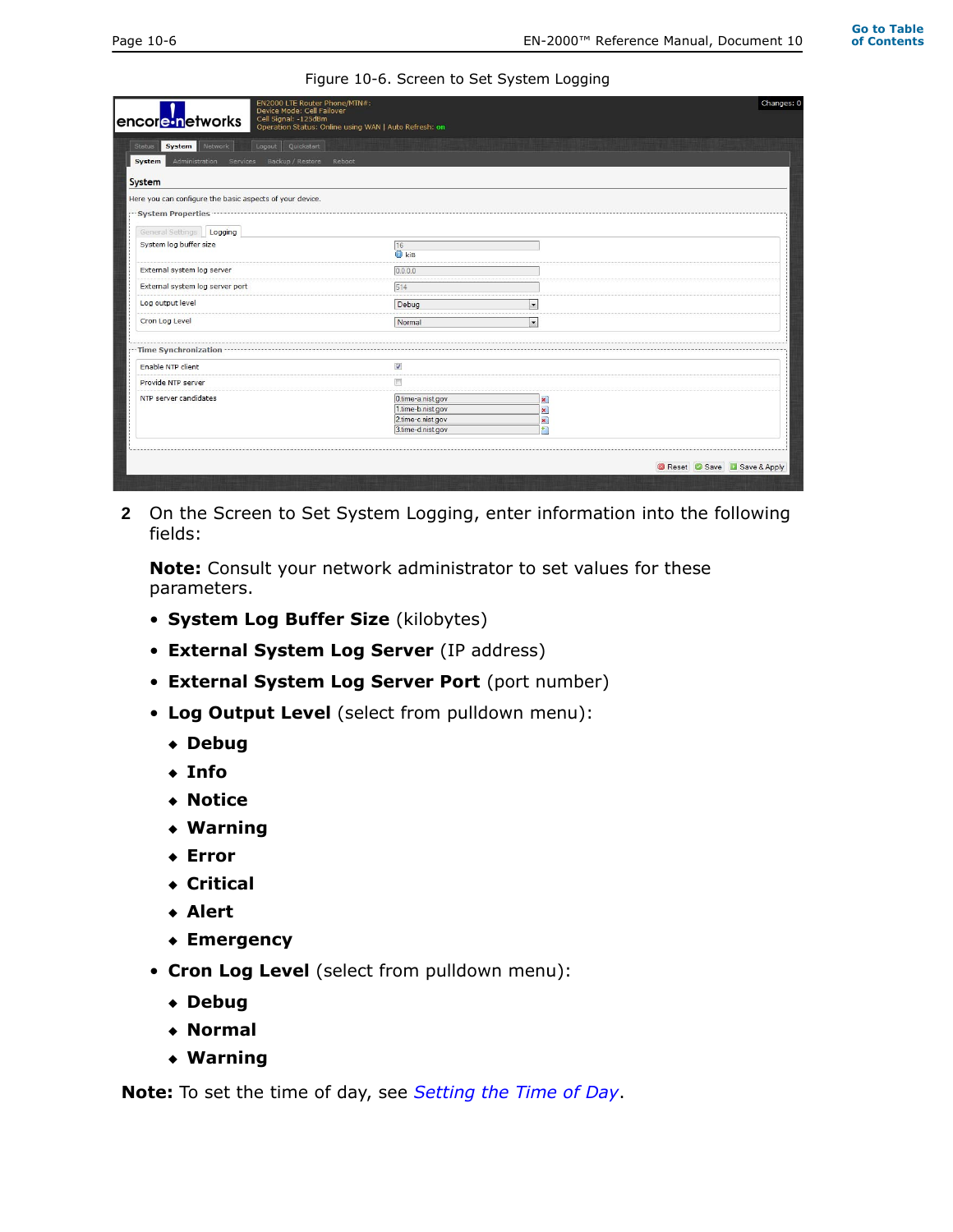#### **10.2.3 Setting the Time of Day**

- **1** Do the following to navigate to any of the screens for system management.
	- **a** Select the **System** management area.
	- **b** Then select the **System** configuration area.
		- ❖ The System Screen for General Settings is displayed (Figure 10-7).

Figure 10-7. System Screen for General Settings

| Device Mode: Cell Failover                                | EN2000 LTE Router Phone/MTN#:                         | Changes: 0 |
|-----------------------------------------------------------|-------------------------------------------------------|------------|
| Cell Signal: -125dBm<br>encor <mark>e•n</mark> etworks    | Operation Status: Online using WAN   Auto Refresh: on |            |
| Logout Quickstart<br>System  <br>Network<br><b>Status</b> |                                                       |            |
| Administration Services Backup / Restore<br>System        | Reboot                                                |            |
| <b>System</b>                                             |                                                       |            |
| Here you can configure the basic aspects of your device.  |                                                       |            |
| <b>System Properties</b>                                  |                                                       |            |
|                                                           |                                                       |            |
| General Settings   Logging<br>Local Time                  | Tue Sep 30 17:07:56 2014 3 Sync with browser          |            |
|                                                           |                                                       |            |
| Hostname                                                  | <b>EN2000</b>                                         |            |
| Timezone                                                  | America/New York<br>$\overline{\phantom{a}}$          |            |
| Time Synchronization                                      |                                                       |            |
| Enable NTP client                                         | V                                                     |            |
| Provide NTP server                                        | m                                                     |            |
| NTP server candidates                                     | 0.time-a.nist.gov<br>×                                |            |
|                                                           | 1.time-b.nist.gov<br>×                                |            |
|                                                           | 2.time-c.nist.gov                                     |            |
|                                                           | 扪<br>3.time-d.nist.gov                                |            |

**Note:** Time-of-day **Time Synchronization** parameters are listed in the lower half of the screen (detail in Figure 10-8). These parameters are listed regardless of the heading (**General Settings** or **Logging**) in the upper portion of the System Screen.

Figure 10-8. System Screen, Time Synchronization Settings

| Enable NTP client     | $\overline{\mathbf{v}}$ |  |  |
|-----------------------|-------------------------|--|--|
| Provide NTP server    |                         |  |  |
| NTP server candidates | 0.time-a.nist.gov       |  |  |
|                       | 1.time-b.nist.gov       |  |  |
|                       | 2.time-c.nist.gov       |  |  |
|                       | 3.time-d.nist.gov       |  |  |

- **2** Consult your network administrator to determine whether the EN-2000 will provide time-of-day synchronization (substep a) or will receive that synchronization (substep b).
	- **a** If the EN-2000 will provide the time of day, select the box to **Provide NTP Server**. Go to step 3.
	- **b** In most cases, the EN-2000 will receive the time of day. In those cases:
		- **i** Select the box to **Enable NTP Client**.
		- **ii** Then enter the name of the first NTP server the EN-2000 will look for.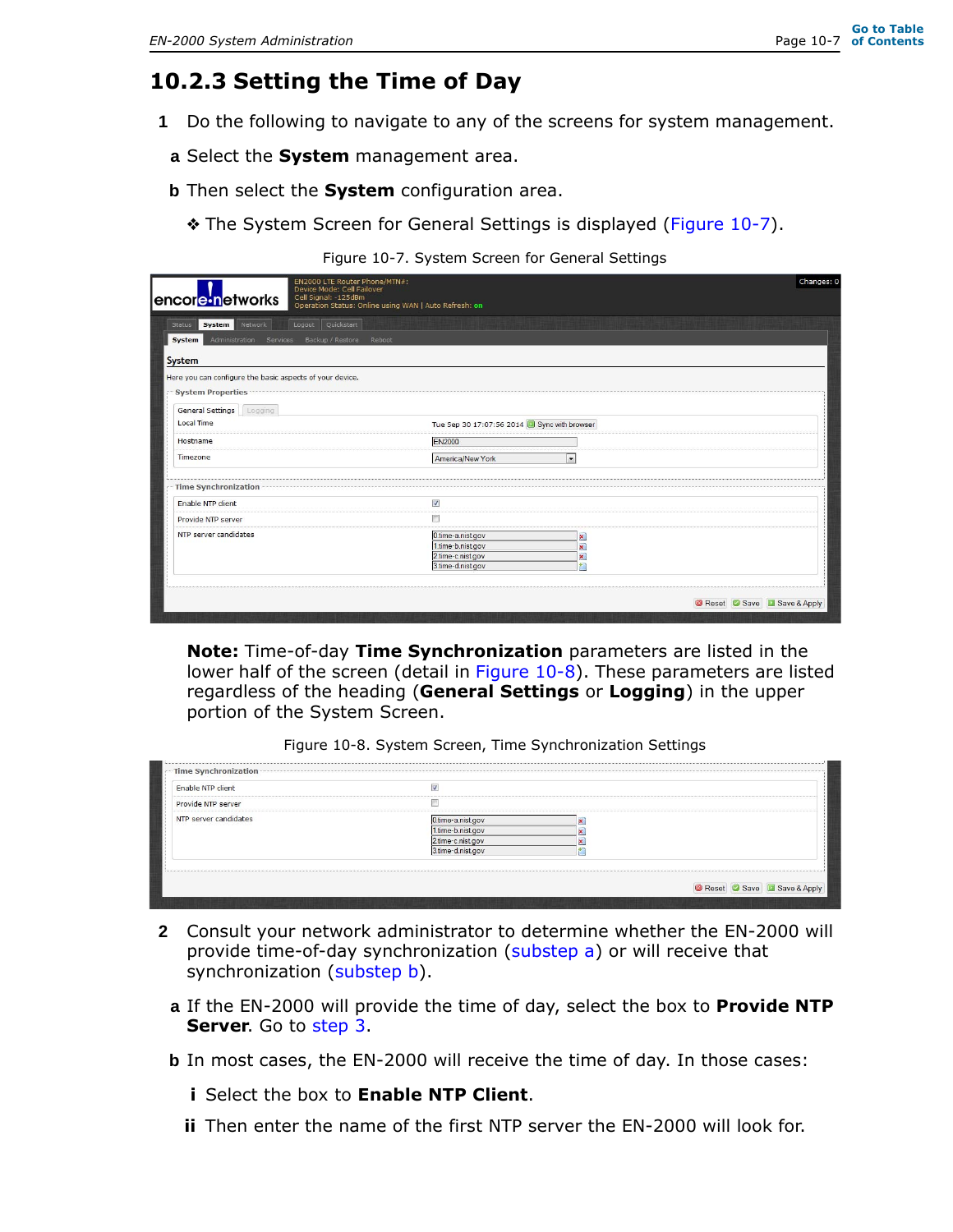- **iii** In boxes below the principal NTP server field, enter names of additional NTP servers, in the order the EN-2000 will use.
- **iv** Select the box to the right of each field for an NTP server to activate or inactivate that NTP server.
- **3** When you have selected your preferences for the parameters in this procedure, select the **Save & Apply** button.
	- ❖ The changes are saved and are used immediately.

# **10.3 Software Management**

The following sections describe management of the EN-2000 operating software:

- *Preserving Software Configuration*
- *Upgrading the EN-2000's Software and Saving or Loading the EN-2000's Configuration*

#### **10.3.1 Preserving Software Configuration**

The EN-2000 generates internal files when you configure its parameters. It uses these files to retain its configuration when its software is upgraded. The process is automatic; it does not require action from the user.

#### **10.3.2 Upgrading the EN-2000's Software and Saving or Loading the EN-2000's Configuration**

To upgrade the EN-2000's software or to save or load a configuration, do the following:

- **1** On the EN-2000 management screen, select the **System** tab; then select the **Backup/Restore** tab.
- **2** If necessary, select the **Actions** panel.
	- ❖ The Screen to Save or Load Configuration Files is displayed (Figure 10-9).

**Note:** This screen can be used for the following actions:

- To save a back-up of the EN-2000's current configuration
- To load a previous configuration into the EN-2000
- To reset the EN-2000 to its default configuration

**Caution:** All parameters will lose the values you have configured for them, and the parameters will resume their default values. Select this button only if you cannot recover the EN-2000's configuration in any other way. !<br>!

or

• To load new operating system software into the EN-2000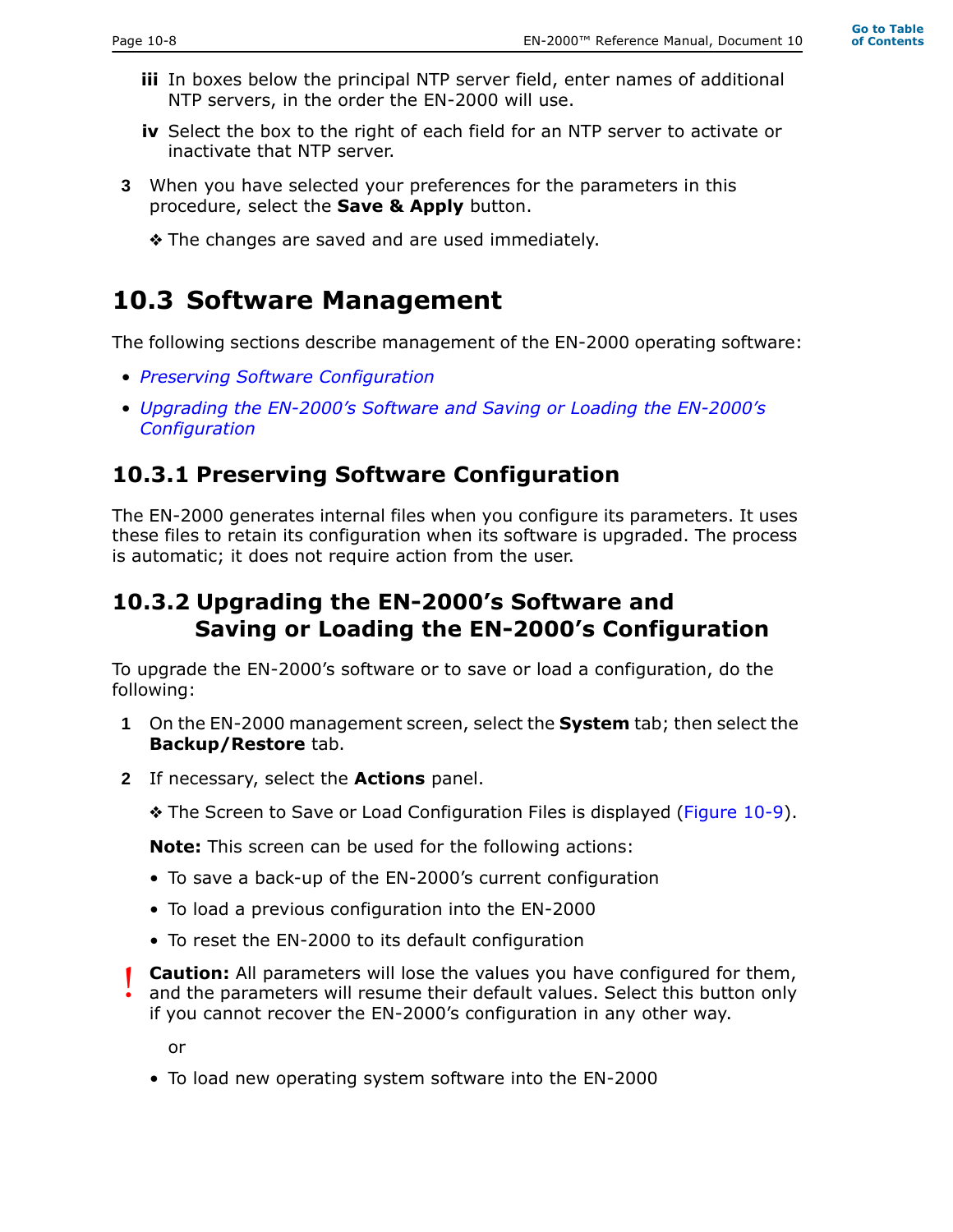Figure 10-9. Screen to Save or Load Configuration Files

| encore in etworks<br>Cell Signal: -125dBm                                                  | EN2000 LTE Router Phone/MTN#:<br>Device Mode: Cell Failover<br>Operation Status: Online using WAN |                                                                                                                                                                                                | Changes: 0 |  |
|--------------------------------------------------------------------------------------------|---------------------------------------------------------------------------------------------------|------------------------------------------------------------------------------------------------------------------------------------------------------------------------------------------------|------------|--|
| Logout Quickstart<br>Network<br>System<br><b>Status</b>                                    |                                                                                                   |                                                                                                                                                                                                |            |  |
| <b>Backup / Restore</b><br>Administration<br>Services<br>System                            | Reboot                                                                                            |                                                                                                                                                                                                |            |  |
| <b>Flash operations</b>                                                                    |                                                                                                   |                                                                                                                                                                                                |            |  |
| Actions Configuration                                                                      |                                                                                                   |                                                                                                                                                                                                |            |  |
| <b>Backup / Restore</b>                                                                    |                                                                                                   | Click "Generate archive" to download a tar archive of the current configuration files. To reset the firmware to its initial state, click "Perform reset" (only possible with squashfs images). |            |  |
| Download backup:                                                                           | Generate archive                                                                                  |                                                                                                                                                                                                |            |  |
| Reset to defaults:                                                                         |                                                                                                   | Perform reset                                                                                                                                                                                  |            |  |
| To restore configuration files, you can upload a previously generated backup archive here. |                                                                                                   |                                                                                                                                                                                                |            |  |
| Restore backup:                                                                            |                                                                                                   | Upload archive<br>Browse.                                                                                                                                                                      |            |  |
| Flash new firmware image                                                                   |                                                                                                   | Upload a sysupgrade-compatible image here to replace the running firmware. Check "Keep settings" to retain the current configuration (requires an OpenWrt compatible firmware image).          |            |  |
| Keep settings:                                                                             | $\overline{\mathcal{A}}$                                                                          |                                                                                                                                                                                                |            |  |
|                                                                                            |                                                                                                   |                                                                                                                                                                                                |            |  |

- **3** Select one of the following actions:
	- To save the EN-2000's configuration, go to *Backing Up the EN-2000's Configuration*.
	- To restore an earlier configuration to the EN-2000, go to *Restoring a Previous Configuration to the EN-2000*.
	- To reset the EN-2000 to its default configuration, go to *Resetting the EN-2000 to its Default Configuration*.
	- To load an upgrade for the EN-2000's operating software, go to *Upgrading the EN-2000's Operating Software*.

**Note:** The files discussed in *Preserving Software Configuration* allow the software upgrade to retain the EN-2000's configuration.

#### **10.3.2.1 Backing Up the EN-2000's Configuration**

To back up the EN-2000's configuration, do the following

- **1** On the Screen to Save or Load Configuration Files (recall Figure 10-9), select the **Generate Archive** button.
	- ❖ The EN-2000 names the file and stamps the file with the date and time (Figure 10-10).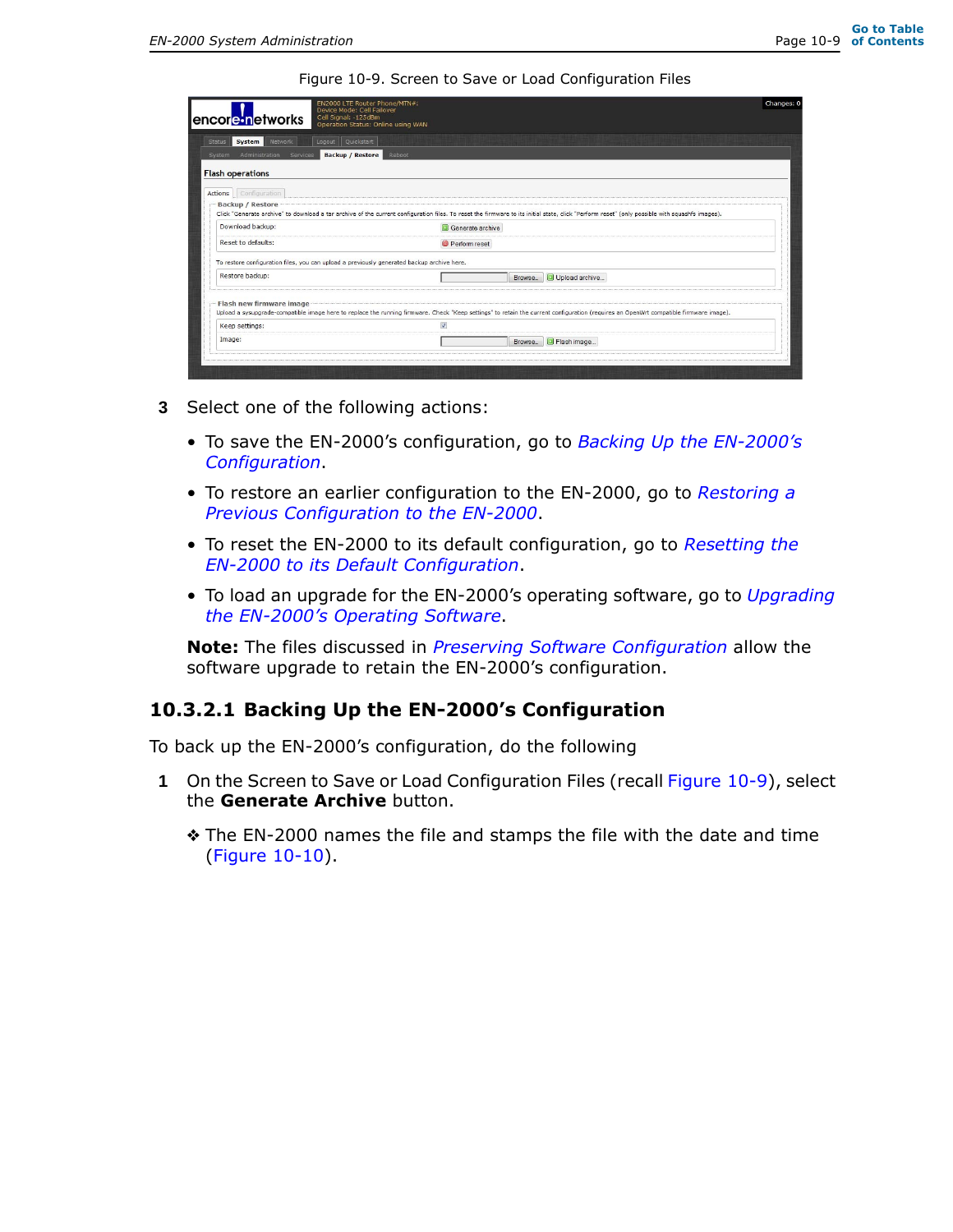Figure 10-10. Screen to Verify Disposition of File

| You have chosen to open:               |                                                        |    |        |
|----------------------------------------|--------------------------------------------------------|----|--------|
| backup-EN2000-2015-01-14.tar.gz        |                                                        |    |        |
|                                        |                                                        |    |        |
| which is a: gzip                       |                                                        |    |        |
| from: http://192.168.10.1              |                                                        |    |        |
| What should Firefox do with this file? |                                                        |    |        |
|                                        |                                                        |    |        |
| Open with                              | Browse                                                 |    |        |
| Save File                              |                                                        |    |        |
|                                        |                                                        |    |        |
|                                        | Do this automatically for files like this from now on. |    |        |
|                                        |                                                        |    |        |
|                                        |                                                        |    |        |
|                                        |                                                        | OK | Cancel |

- **2** If your web browser lets you choose the folder that will hold the file, do so. (Otherwise, later you can move the file from the web browser's default folder to a configuration archive folder.)
- **3** Select the **OK** button.

**Caution:** After you save the file, you can change the archive file's name or timestamp, but do not change the extension "tar.gz." !<br>!

#### **10.3.2.2 Restoring a Previous Configuration to the EN-2000**

To restore a previous configuration, do the following:

**1** On the Screen to Save or Load Configuration Files (recall Figure 10-9), in the row for **Restore Backup**, select the **Browse** button.

❖ A window allows you to select the directory and file.

- **2** Browse to the directory and select the configuration file to upload. (The file must have the extension "tar.gz.")
	- ❖ The names of the selected path and file are displayed in the **Restore Backup** field.
- **3** Then select the **Upload Archive** button.

**Note:** During the upload, the EN-2000's management system might display information similar to the message in Figure 10-11.

Figure 10-11. Information during Upload

| System - Rebooting                              |
|-------------------------------------------------|
| Changes applied.                                |
| $\frac{1}{2}$ Waiting for changes to be applied |
|                                                 |

- ❖ After the upload, the management system displays the Log-In Screen.
- **4** On the Log-In Screen, type the user name and password; then select the button to **Log In**.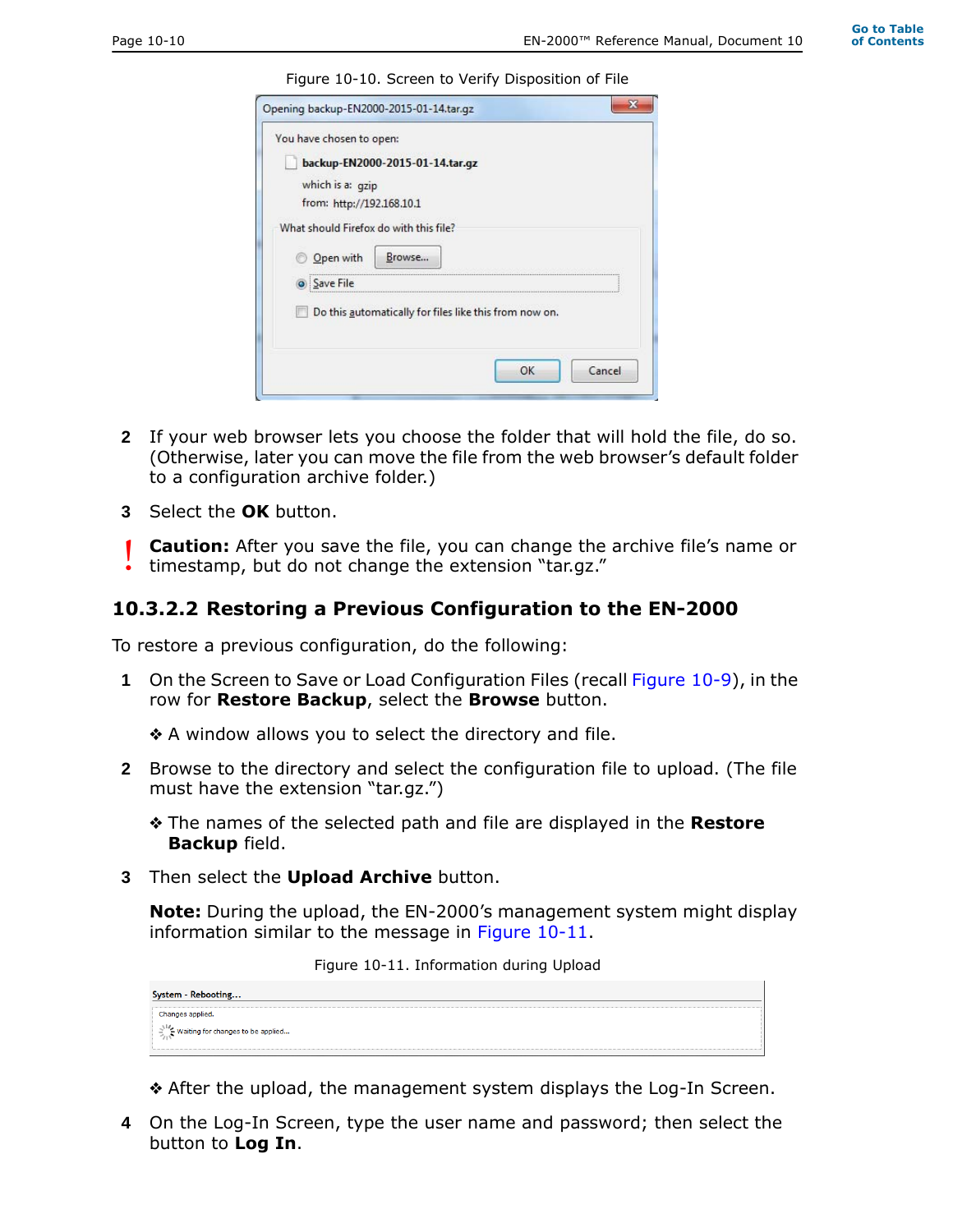❖ The EN-2000 software management screens open.

#### **10.3.2.3 Resetting the EN-2000 to its Default Configuration**

**Note:** The **Perform Reset** button on this screen has the same effect as the Reset button on the front of the EN-2000 chassis: It restores the factory defaults.

- **1** To reset the EN-2000 to its default configuration, select the **Perform Reset** button on the Screen to Save or Load Configuration Files (recall Figure 10-9).
- **Caution:** All parameters will lose the values you have configured for them, and the parameters will resume their default values. Select this button only if you cannot recover the configuration in any other way. !<br>!

#### **10.3.2.4 Upgrading the EN-2000's Operating Software**

**Note:** As indicated in *Preserving Software Configuration*, the EN-2000 retains its configuration when its software is upgraded.

- **1** To upgrade the EN-2000 software, do the following:
- **2** Select the **Status**, **Overview** tabs to see the firmware version currently in use. (For detailed information, select the **Network**, **Failover**, and **Advanced** tabs.)

**Note:** The firmware version might read as something similar to the following:

- 17322 03 12 (122)
- **3** Then select the **System**, **Backup/Restore**, and **Action** tabs to return to the Screen to Save or Load Configuration Files (recall Figure 10-9).

**Note:** You might need to get the software upgrade file (with the extension "img") from your from your network administrator before you can perform substep 4.

You might also be able to download the software upgrade file to your local computer from your EN-2000 distributor's FTP server or website.

**4** On the Screen to Save or Load Configuration Files, under the heading **Flash New Firmware Image**, in the row for **Image**, select the **Browse** button.

 $\triangle$  A window opens so that you can locate the  $*$  img file.

**5** Browse to the directory that contains the \*.img file.

Figure 10-12. Screen to Verify the \*.img File for Upgrade

| File name: enpex-16M.img | All Files (*.*)<br>-- |        |
|--------------------------|-----------------------|--------|
|                          | Open                  | Cancel |

**6** Select **Open** to load the \*.img file.

❖ The names of the selected path and file are displayed in the **Image** field.

**7** Then select the **Flash Image** button.